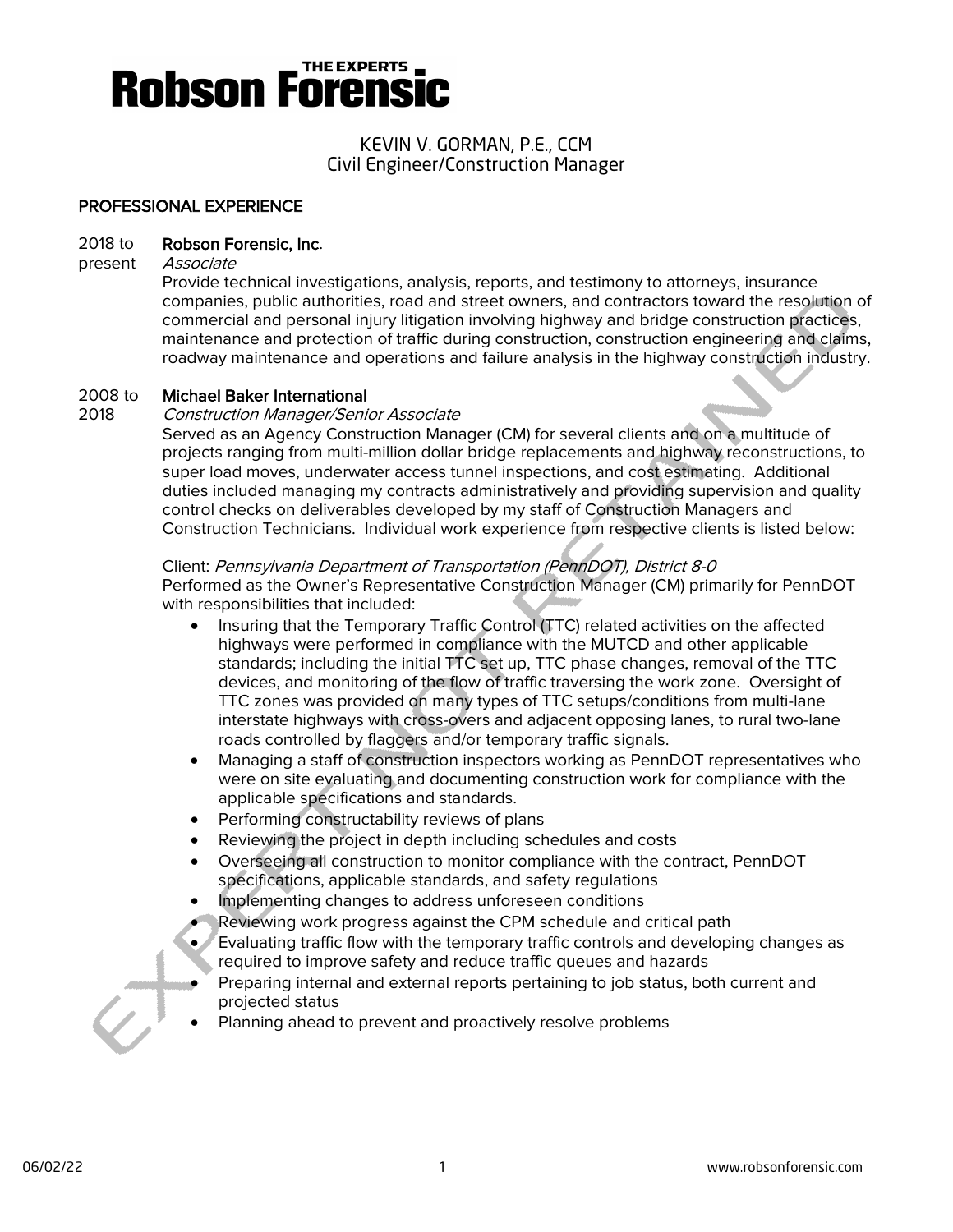# **Robson Forensic**

# KEVIN V. GORMAN, P.E., CCM Civil Engineer/Construction Manager

- Analyzing, managing and mitigating risks to stakeholders
- Monitoring worksite for unsafe construction conditions/practices
- Evaluating Value Engineering concepts
- Developing strategies to mitigate potential claims
- Preparing and presenting claim defenses and testimony regarding contractor's claims

PennDOT District 8-0 Projects/Agreements under which I served as the project's Construction Manager include:

- Agreement E03642 CM Contract overseeing three specific projects in Dauphin County (Total Construction Value \$61 Million)
- Agreements E03042, E02532 & E01983 Construction Management Open End Contracts (2011-2018, Total Construction Value over \$200 million)
- Agreement E01767 CM/ CI Cumberland and York County which included:
	- Seven Federal Stimulus Projects in York and Cumberland Counties, including a design-build, bridge replacement, structure rehabilitation, and roadway paving and restoration. Duties also included overseeing the CI staff as well as with project start-up, close-out, and monthly Federal reporting.
- Rehabilitation of the George Wade Bridge (Interstate 81 over the Susquehanna River) work included steel super structure repairs, post tensioning of the hammerhead piers, weld peening, structural steel painting, cathodic protection of a concrete pier and concrete deck patching.
	- Project involved major claim defense work for construction claim from prime contractor and sub-contractor.
- The Cocoa Ave/E Chocolate Ave (Hershey, PA) This project included a new pre-cast single span concrete bridge over NSRR, a full intersection realignment, compaction grouting for bridge footings, and two new pre-cast pedestrian underpasses.
- SR 0322-038 expressway preventative maintenance This project consisted of resurfacing the existing roadway and shoulders using Superpave, wearing course, scratch course, and ultra-thin friction course; milling; concrete patching; guide rail replacement; base repair; minor drainage improvements; roadside development items; pavement markings; ADA ramp improvements; and other miscellaneous construction.
- SR 0083-I43 interstate structure replacement The SR 0083 Section I43 project included replacement of three overhead bridges - SR 0022 (Jonestown Road), SR 3020 (Union Deposit Road) and SR 3026 (Elmerton Avenue), reconstruction and reconfiguration of the I-83/SR 0022 interchange and improvements to SR 0022. The specified work consisted of full-depth bituminous reconstruction, widening and overlays of SR 0022, and full depth reconstruction of the bridge approach roadways. Other work included: highway drainage and storm water management improvements, new/modified adaptive traffic signals, highway lighting, signing, sign structures and sign lighting, pavement markings, curb, sidewalk and concrete median construction, temporary traffic signals, incorporated utility relocation work, and other miscellaneous construction.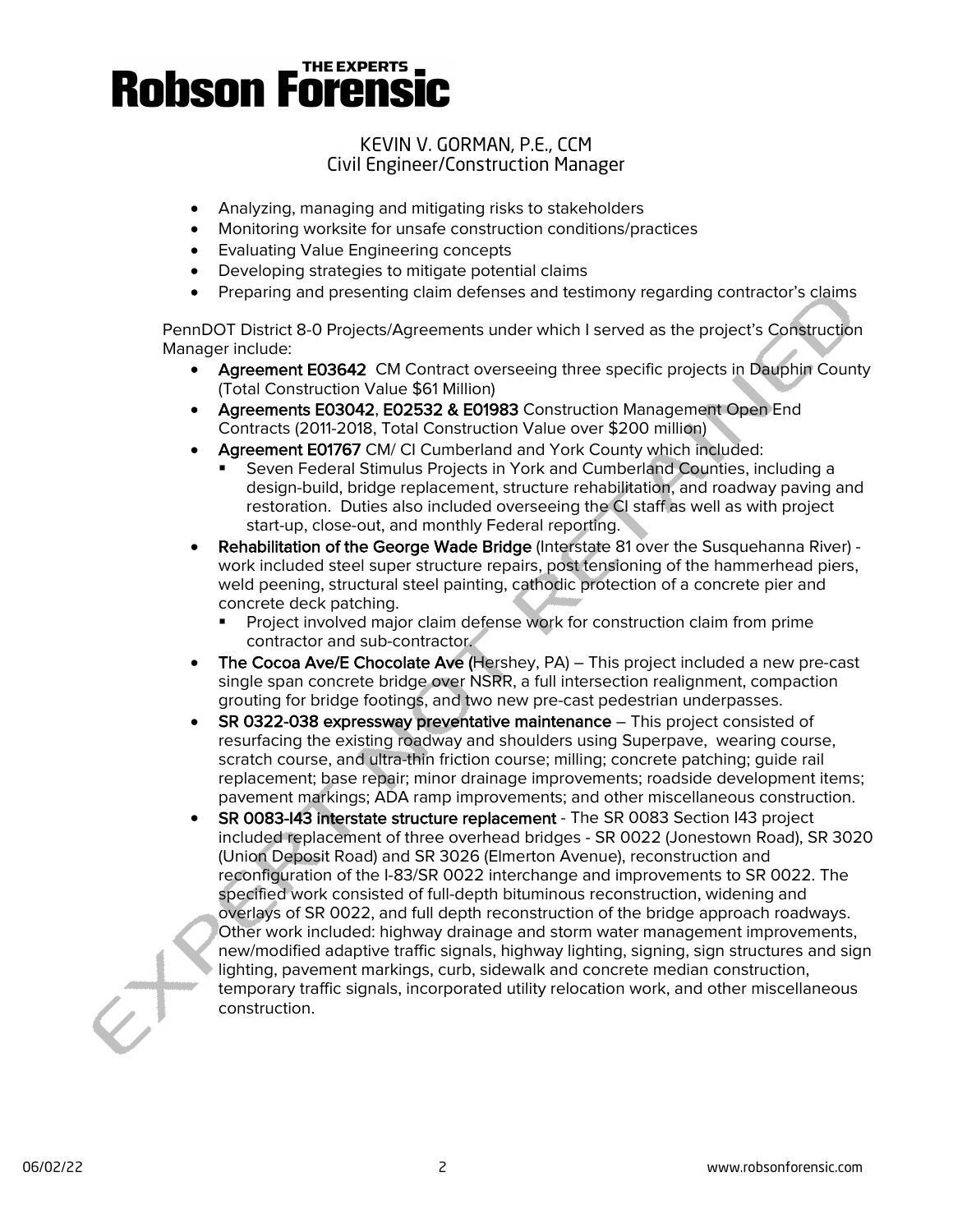# THE EXPERTS **Robson Forensi**

## KEVIN V. GORMAN, P.E., CCM Civil Engineer/Construction Manager

• SR 0081-070 interstate roadway widening - This project consisted of concrete pavement widening of the existing roadway to provide auxiliary lane and shoulder, NB & SB. Installation of new drainage facilities, E&S controls, new sign structures with sign lighting, ground mounted signs, pavement markings, installation of guide rail and safety shape concrete barrier, diamond grinding of all lanes, and other miscellaneous construction.

### Super-load Move, Maryland and Pennsylvania

# Construction Manager

Client: Private Client

I was the lead Construction Manager for this project, which involved moving two new steam generators from France to Three Mile Island (TMI) near Harrisburg, PA. Our scope was to find and protect a route to deliver the steam generators (EOTSGs) to TMI. Michael Baker began work in January 2008 providing Engineering (Route Selection, Structural and Roadway), Permitting, Environmental, Utility, Traffic, and Construction Management services for the move that concluded in September 2009. The land portion of the transport of the two replacement steam generators occurred over approximately 70 miles of public roads from Port Deposit, MD to TMI near Middletown, PA. The two steam generator loads were transported on self-propelled modular transporters (SPMT) with each load being approximately 150' long x 20' wide x 24' high and weighing approximately 811 tons. They were the largest recorded loads moved across PA.

### Structural Inspection and Repair

### Construction Engineer

### Client: Dominion Transmission, Inc., Lusby Maryland

Responsible for inspection and evaluation and preparation of a findings report about an area of delaminated concrete in the precast concrete underwater tunnel that ran below the Chesapeake Bay. Observations and testing performed subsequent to concrete removal were used to develop a hypothesis on the cause(s) of the concrete failures, as well as to develop a repair procedure to address the short-term and long-term concerns with this structure.

### Construction Cost Estimating

Civil Engineer Subject Matter Expert

Client: US Army Sustainment Command, Rock Island, IL

Worked on the development of independent government cost estimates (IGCEs) for the LOGCAP IV logistics contract, to provide front-line logistics and support services to military units deployed to Iraq, Afghanistan, and Kuwait.

Client: U.S. Army Corps of Engineers, Fort Worth District

Responsible for overseeing as well as completing construction quantity take-offs from construction drawings for numerous miles and types of U.S. Border fencing. Cost of projects ranged from \$1 million dollars to \$100 million dollars.

# Client: Amtrak

Responsible for completing quantity take-off and cost estimating from construction drawings for the removal and re-construction of an elevated passenger train platform.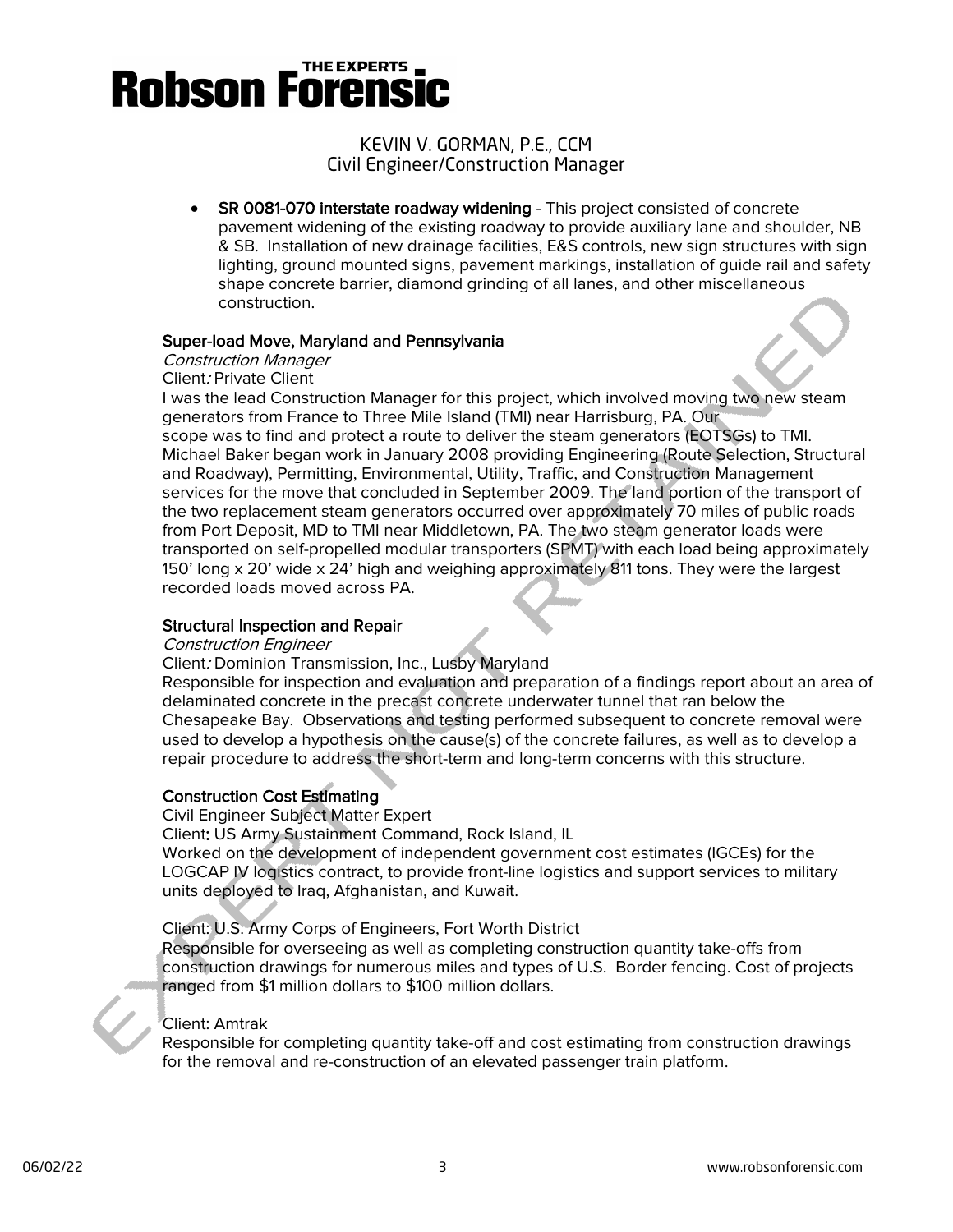# **Robson Forensi**

## KEVIN V. GORMAN, P.E., CCM Civil Engineer/Construction Manager

### 2000 to Michael Baker International

2003 Construction Manager

Client: Pennsylvania Department of Transportation, District 8-0:

SR 0015-A12 Lisburn Rd Interchange Reconstruction – Provided Construction Management Services for the project owner, PennDOT, on their Lisburn Road/Route 15 interchange reconstruction project. The project included a new pre-stressed concrete bridge, retaining and sound walls, and realignment of the new intersection. Total Contract Value \$23 million.

### 2003 to Fairview Township

#### 2008 Police Officer

As a result of Fairview Township having a small Police Department, in addition to the Uniformed Patrol Duties described below for the City of Harrisburg, such as patrols in marked vehicles and on bicycles, I was responsible for the investigation and follow-up for all my cases, which included collecting evidence, interviewing witnesses, interrogating suspects, and examining evidence. I received my Accident Reconstructionist certification from the Institute of Police Training and Management (IPTM), and investigated fatal and serious bodily injury motor vehicle accidents, including fatal pedestrian struck accidents, single vehicle fatal motorcycle and motor vehicle accidents, and vehicle roll-overs with ejection of occupants. Evidence collected during my accident reconstructions were used to substantiate or clear a defendant of criminal charges.

In addition to being assigned as the Township's accident reconstructionist, I was assigned to the York County Quick Response Team (QRT) where I received special training as a SWAT operator to respond to high danger situations including barricaded gunmen, high risk warrant services, and high risk search warrants.

# 1996 to **City of Harrisburg**<br>2000 *Police Officer*

### Police Officer

I worked for the Uniformed Patrol Division having general law enforcement duties. Duties included responding to emergency calls, investigating complaints, enforcing criminal and traffic laws, and protecting crime scenes. Work included preparing criminal complaints, search warrants and writing citations. I performed patrols in a marked police vehicle, on foot, and on a police bicycle after receiving two-weeks of specialized police bicycle training. The process of filing criminal charges typically included providing testimony at the preliminary hearings all the way to testifying in front of a jury in County Court. During my time with the City I served for 8 months in the Criminal Investigation Division where my primary role was to investigate incidents that were forwarded from the Uniformed Patrol Division. Work entailed interviewing witnesses, interrogating suspects, examining evidence as well as pursing leads to solve a case.

# 1992 to PennDOT

### 1996 Civil Engineer



During my first year with PennDOT. I gained my initial experience through the Civil Engineer trainee program, performing duties in the many and various Departments within PennDOT's Central Office and District Offices. Roles and duties included: highway materials testing, contract management, construction inspection of highway and bridge projects, highway maintenance paving and small structure replacements, and project work order evaluations. In my last two years at PennDOT I was a Liaison Engineer managing highway design projects that were being developed by consultant engineers.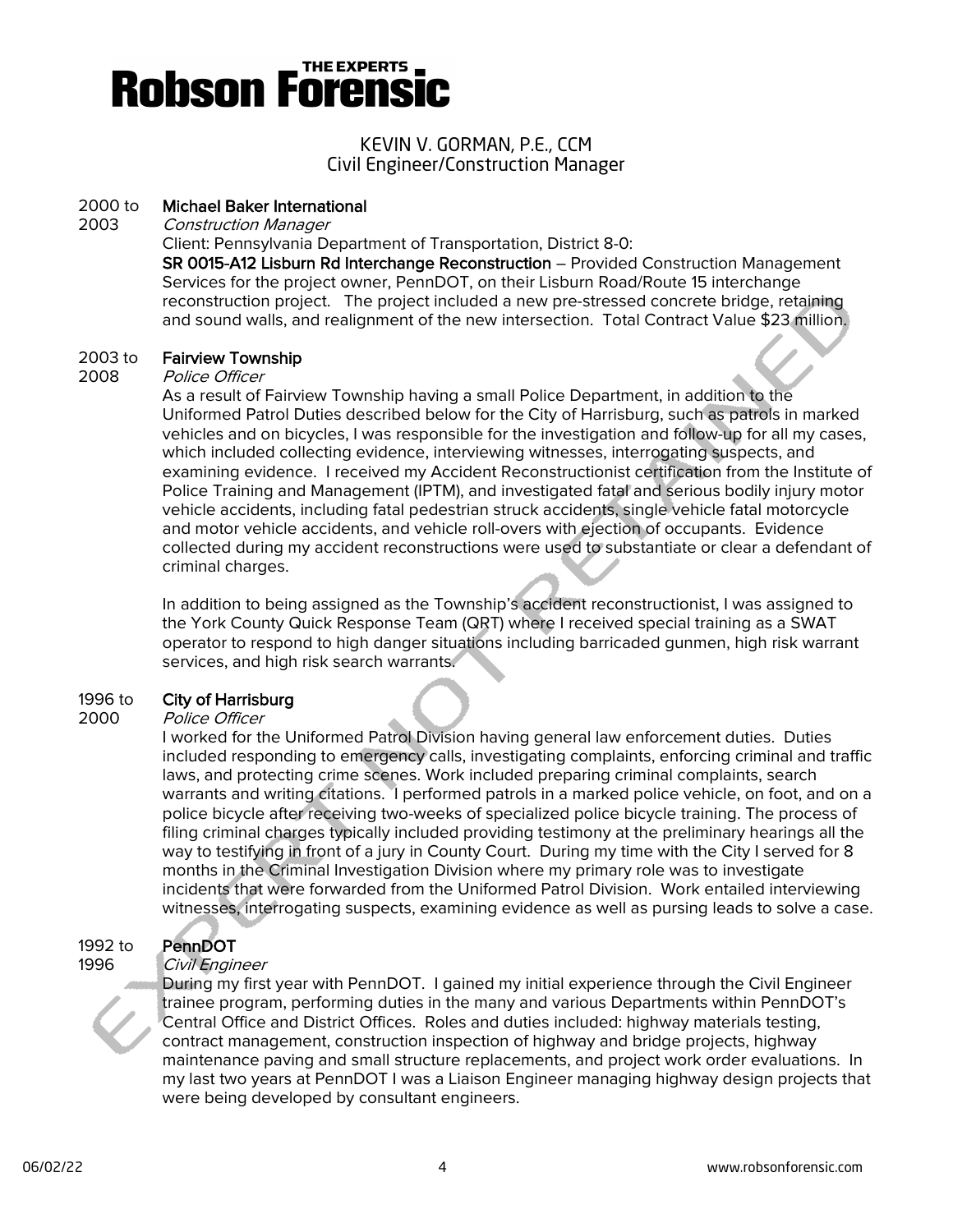

### KEVIN V. GORMAN, P.E., CCM Civil Engineer/Construction Manager

### PROFESSIONAL CREDENTIALS

Registered Professional Engineer: Alabama, Arizona, Arkansas, Colorado, Delaware, District of Columbia, Florida, Indiana, Maryland, Massachusetts, Mississippi, New Hampshire, New Jersey, North Carolina, Pennsylvania, South Carolina, South Dakota, Texas, Utah, Virginia CMAA Certified Construction Manager

### **EDUCATION**

M.S., Criminal Justice, Nova Southeastern University, 2007 B.S., Civil Engineering, Cornell University, 1992

### Continuing Education:

30-Hour OSHA Hazard Recognition Training for the Construction Industry course, 2018 OSHA 10-hour Construction Safety & Health course, 2009 Traffic Crash Reconstruction, Institute of Police Technology and Management (IPTM), 2005

### VOLUNTEER ACTIVITY

Member of Fairview Township Planning Commission, 2012-2015

Served on the Planning Commission which was an advisory and recommending body to the Fairview Township Board of Supervisors as it relates to proposed subdivision, land development and land use proposals

### PROFESSIONAL MEMBERSHIPS

Construction Management Association of America (CMAA)

Past Memberships and Affiliations:

Pennsylvania Society of Professional Engineers (PSPE) Past Secretary American Society of Highway Engineers (ASHE Northeast Region) Chi Epsilon National Civil Engineering Honor Society – Past Secretary